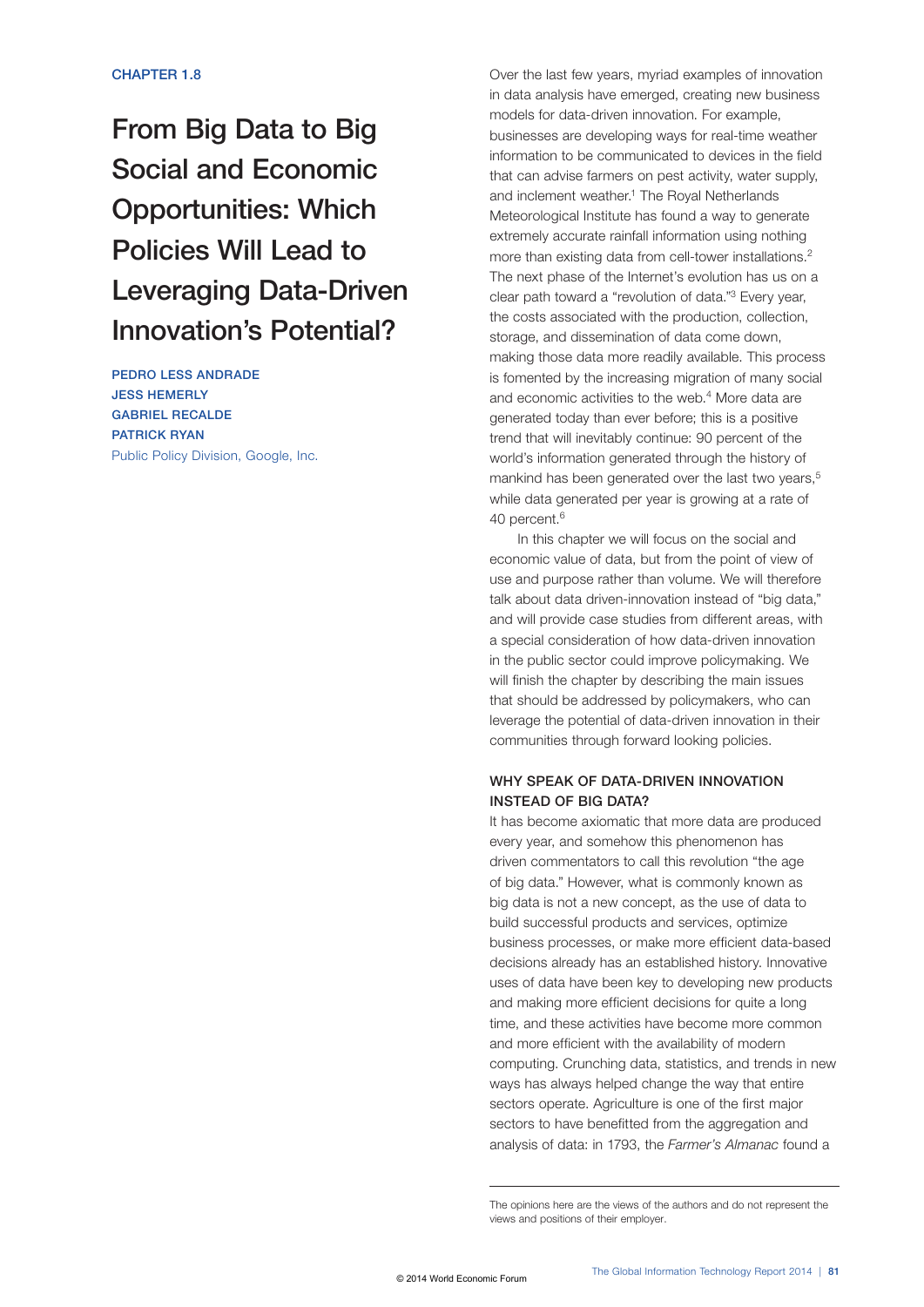niche when it published its first report more to provide landowners with guidance for what they might expect in the coming year and to plan their crops accordingly.<sup>7</sup> It took 183 years for paper-based, manpower-intensive analysis to become automated, but in 1950, a team of meteorologists used the Electronic Numerical Integrator and Computer (ENIAC) computer to make the first successful numerical weather prediction.<sup>8</sup>

Moreover, the term *big data* is ambiguous, and it sets up data as a negative because of the implication that "big" is "bad." Indeed, many common definitions of big data usually focus not on size but instead on various characteristics, including the frequency of production, speed, volume, variety, and capacities needed to manage and process information.9 McKinsey, for example, describes *big data* as "datasets whose size is beyond the ability of typical database tools to capture, store, manage and analyze."10 The implications of this definition are that the main features of big data (quantity, speed, variety) are technical properties that depend not on the data itself, but instead on the evolution of computing, storage, and processing technologies.11 What may look like big data today will not likely be as "big" in the near future.

Thus, what is important about data is not their volume, but how they may contribute to innovation and therefore be used to create value. Data alone do not possess inherent value; instead it is the processing of data in innovative ways that brings new economic and social benefits, and this value creates a virtuous circle to feed into more use of data-based decisionmaking and analysis.12 In other words, it is the use of data that really matters.<sup>13</sup> One way to measure this value is to measure the socioeconomic metrics (or to estimate the future potential) obtained from the use of data. The excitement that we are seeing with new deployments of data to fuel innovation is not just because of the volume of data, nor is it about the data themselves. As pointed out by the Software and Information Industry Association, "transformative data can be big or small or even the 'needle' of data found in a giant haystack."14

The truth is that data are data, and that has not changed for centuries. When "big data" is no longer a trendy concept, data will continue to drive innovation, and solutions for new problems will come from new ways of analyzing and interpreting data, regardless of volume or our technological capacities to manage it. In the next section, we will address what we see in the future for data-driven innovation.

## THE BENEFITS OF DATA-DRIVEN INNOVATION

Many sectors benefit from data-driven innovation: healthcare (e.g., diagnosis and treatment), financial services (e.g., analyzing market trends and economic conditions), and transportation and public administration (e.g., metrics on what citizens want and where

economic development is headed), to name a few. In one example, a philanthropic research center stores and analyzes the cancer genome and the sequences and mutations of more than 10,000 cancer cases to understand the complexity of the disease.15 In another recent project, a university-based group of academics mined data from 60 years of historical weather records to identify the factors that are most predictive of hurricane activity.16 In the private sector, PayPal has developed a system that screens payments and combines them with IP addresses, browser information, and other technical data to identify and prevent fraudulent activity in online payments, bolstering trust for commercial exchanges on the Internet.<sup>17</sup> A startup firm has developed a no-cost platform for users that helps travelers predict flight delays using an algorithm that scours data on every domestic flight for the past 10 years and matches it to real-time conditions.18 Finally, the United Nations is working with governments around the world to understand global trends related to hunger, poverty, disease, and job loss.19

However, because data-driven innovation takes place across various sectors of the economy and society, it is sometimes difficult to quantify its full economic impact. For example, using any traditional measure of Gross Domestic Product (GDP), Wikipedia does not contribute any economic value.20 This makes no sense in today's world, as economists are now demonstrating that a fundamental problem exists in our ability to quantify the value of data, and this gap misleads policymakers in their drive to maximize economic surplus.21 As Michael Mandel has observed, "economists have been systematically trained to think of the economy as divided into two big categories: 'goods' and 'services.'"22 Data are neither a good nor a service and so they escape traditional economic analysis. This highlights the complication of discussing data: although the value often creates an economic reward, such measurements are not easy to make. The Internet itself has been a strong contributor to economic growth for more than two decades, but only in the past couple of years have economists undertaken serious attempts to quantify the Internet's impact on the world's economies.<sup>23</sup>

One example of innovative data use that has a difficult-to-quantify economic value proposition is Google's Flu Trends, which provides near real-time estimates of flu activity for a number of countries around the world. Flu Trends provides its analysis based on aggregated search queries.<sup>24</sup> Some of these estimates have been compared with official historic influenza data from relevant countries with surprisingly high levels of accuracy, and in some cases Flu Trends provided information weeks ahead of official records. In the case of H1N1, the world's citizens were searching online long before official statistics were available.25 Additionally, the data from Flu Trends are open, available for everybody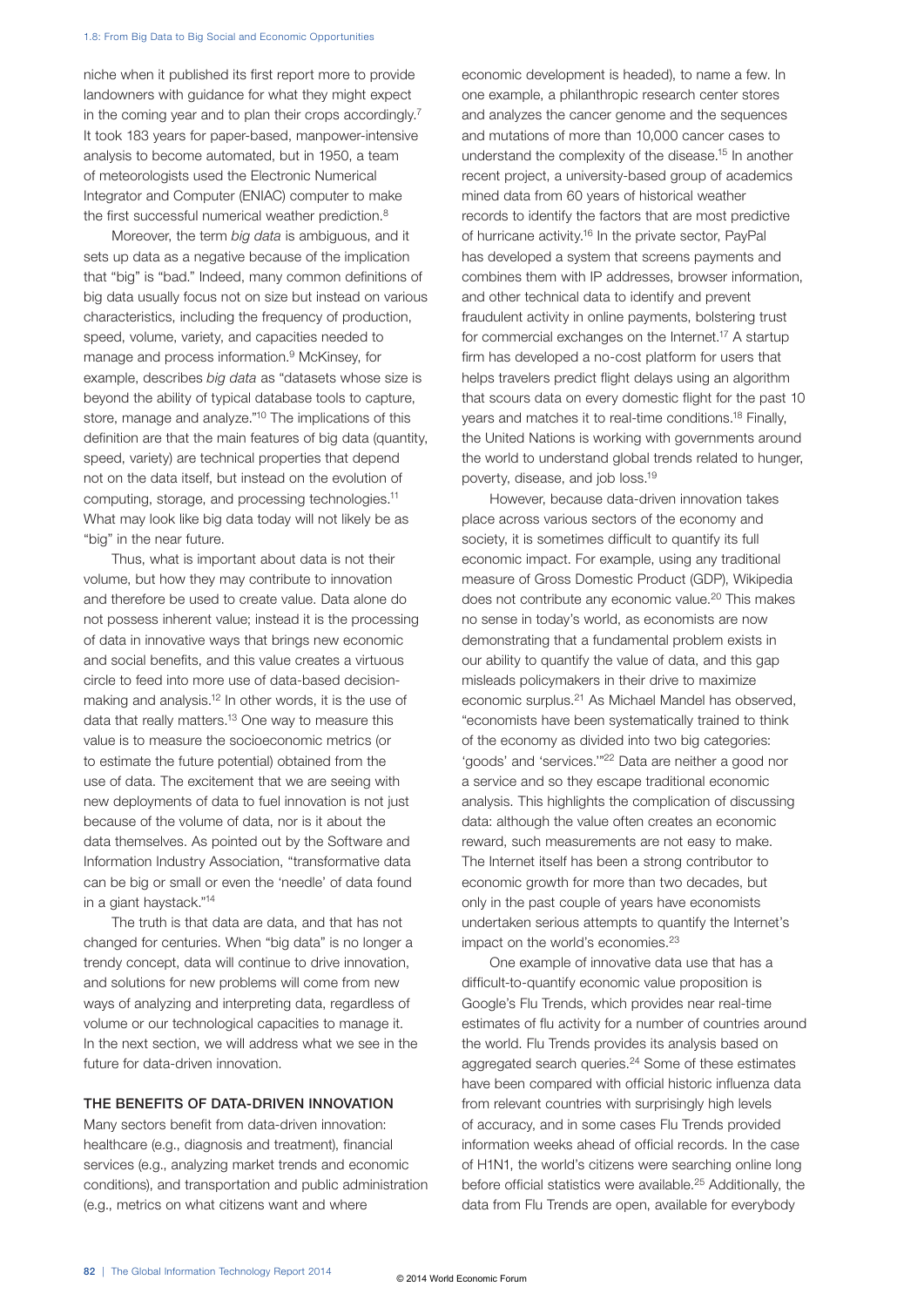to download and use. A group of researchers from the Johns Hopkins University, for example, used these data to develop a practical influenza forecast model designed to provide medical centers with advance warning of the expected number of flu cases, thus allowing sufficient time to implement interventions before outbreaks.<sup>26</sup> This example illustrates how the openness and accessibility of data are crucial to keeping the wheel of innovation rolling by allowing others to access and manipulate the data in transformative ways.

Similarly, the rapid collection and processing of information has helped in recent natural disasters. After a devastating earthquake hit Haiti in 2010, a group of researchers from the Karolinska Institute and Columbia University analyzed calling data of over 2 million mobile phones to detect the pattern of population movements across the country. This information was then handed to humanitarian agencies to allocate relief resources in a more efficient way.27 The findings of the project, called Flow Minder, suggest that population movements during disasters may be more predictable than had previously been understood.28

These examples show that there are ethical and responsible ways of analyzing big sets of data and equally ethical and responsible ways of using them to provide high-value solutions for citizens, whether or not they have a clear quantifiable economic value at the outset. More efficient preparation for outbreaks and better understanding of post-disaster movement ultimately mean more cost-effective deployment of public services.

High-value products and services and more efficient deployment of resources are not the only outcomes of data-driven innovation. Studies suggest that there is a direct connection between data-driven decision-making in business and improved firm performance. Firms that adopt data-driven decision-making have an output and productivity that is 5 percent to 6 percent higher than would be expected, given their other investments and their information technology (IT) usage.<sup>29</sup> Another study has shown that the use of Internet computing tools can also help firms reach decisions more efficiently, across a broad range of industries, as they allow firms of all sizes to leverage data-driven analysis without needing to make huge investments in their IT infrastructure.<sup>30</sup>

As is the case for businesses, policymakers are entrusted to make decisions for the citizenry with very little information. Politicians recognize the need to base their recommendations on objective information, and they are expected to move quickly, just as business managers are.

In fact, the public sector is one the most dataintensive sectors of all. According to McKinsey, the US government had over 848 petabytes of data stored in 2009—second only to the manufacturing sector.<sup>31</sup> What is usually known as "data-driven policymaking" involves the collection of information related to how

### Box 1: Hong Kong Efficiency Unit

The Hong Kong Efficiency Unit acts as a single point of contact for handling public inquiries and complaints on behalf of many government departments. After collecting thousands of complaints each year, its staff recognized the social messages hidden in the complaints data, which in fact provided important feedback on public service. Using a platform called the "Complaints Intelligence System," they now use the complaints information collected to gain a better understanding of daily issues by uncovering trends, patterns, and relationships inherent in the complaints.

Source: Government of the Hong Kong Special Administrative Region, Hong Kong Efficiency Unit, 2013.

roads are traveled, to determine trends in utility consumption and the provision of government services (Box 1), and to promote creativity and new ideas within government agencies.32 Statistical agencies inside of governments, such as census departments, have long been established to maintain data about the nation. Thus data-driven policymaking is not new, but the opportunities brought by the advances on information and communication technologies make data-driven policymaking increasingly accessible to government officials. Further, open government initiatives put these data into the hands of the public, facilitating a new kind of transparency and civic engagement for curious and interested citizens. Data can benefit society when they are open.<sup>33</sup>

By providing a way to check assumptions, detect problems, clarify choices, prioritize resources, and identify solutions, data-driven policymaking injects databased rationality into the policymaking process, all of which could also create economic benefits.<sup>34</sup> According to the Organisation for Economic Co-operation and Development (OECD), by fully exploiting public data, governments in the European Union could reduce administrative costs by 15 percent to 20 percent, creating the equivalent of €150 billion to €300 billion.35 In other words, data-driven policymaking moves policymaking out of the realm of intuition and dogma by creating a sound evidentiary basis for decisions.

However, studies suggest that the public sector still does not fully exploit the potential of the data it generates and collects, nor does it exploit the potential of data generated elsewhere. The "revolution of data" still needs to make its way within government agencies. Although the government is one of the sectors with the greatest potential to capture value from data-driven innovation, it also has one of the lowest productivity growth rates because it lags behind business and industry in fully embracing data.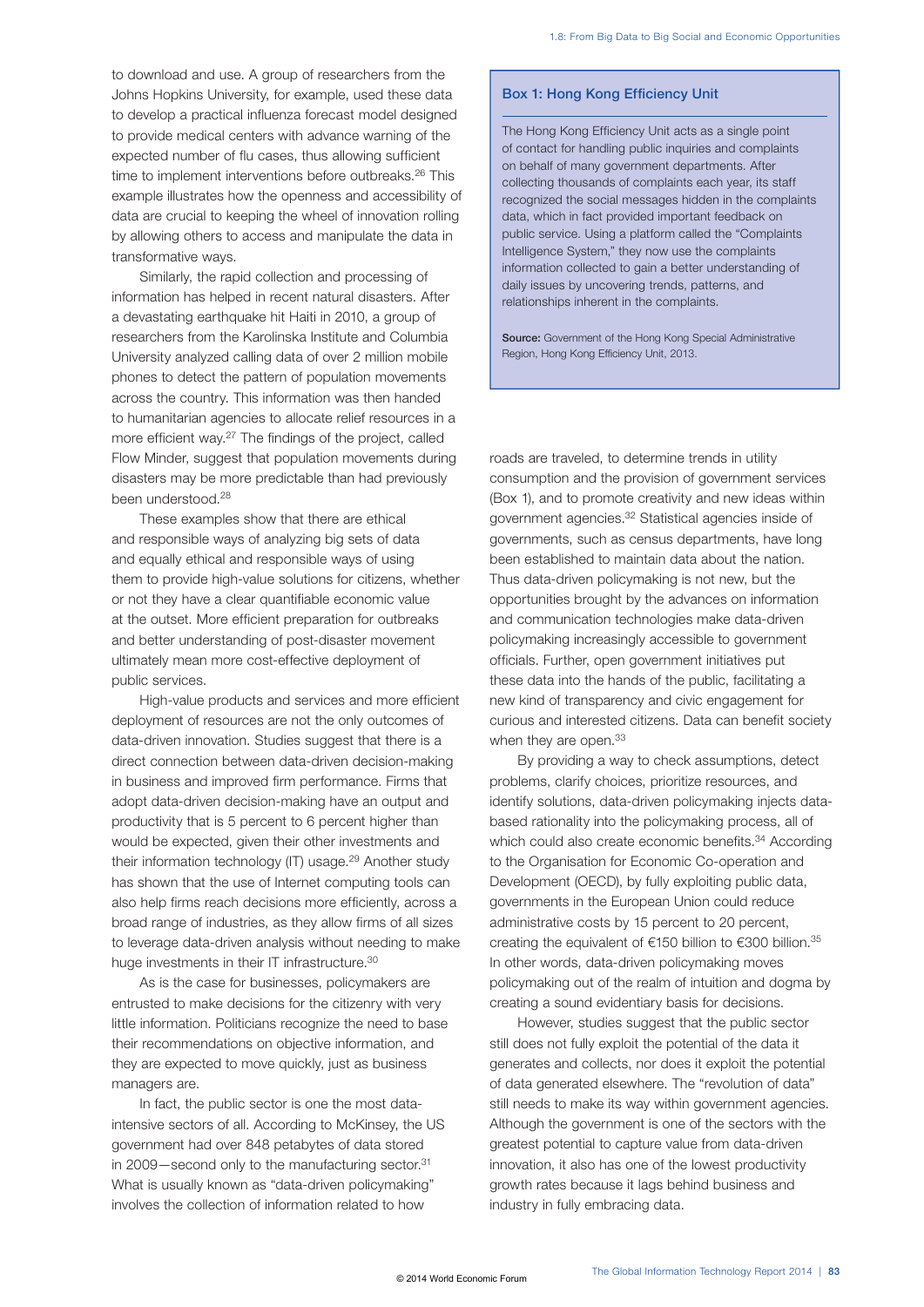#### Box 2: Harvard Transparency Project

The Transparency Policy Project at Harvard's Kennedy School studied the relationship between transit data format and accessibility and the number of applications for that system. Of the five transit agencies they studied, the TriMet in Portland, Oregon, and the Massachusetts Bay Transit Authority (MBTA) in Boston have generated the highest ratio of applications per transit rider (1 to 7,000 and 1 to 27,000, respectively). Meanwhile, the most reluctant agency to adopt open data, Washington DC's Metro, had only 10 applications serving its customers in 2012 (1 to 121,400).

Source: Rojas, 2012.

# SETTING THE STAGE FOR A DATA-DRIVEN **ECONOMY**

Apart from producing and using data for better policymaking processes, the public sector can also play its part by promoting and fostering data-driven innovation and growth throughout economies. To realize the potential of data-driven innovation, policymakers need to develop coherent policies for the use of data. This could be achieved by: (1) making public data accessible through open data formats, (2) promoting balanced legislation, and (3) supporting education that focuses on data science skills.

## Open data initiatives

The use of data across sectors can drive innovation and economic growth. However, many generators of data including governments—do not share their data. As we have seen, the public sector is one of the main producers and collectors of data. Open data initiatives that make data in the public sector accessible to everyone contribute to data-driven innovation and create value for governments. For example, aggregate public transport data may be used by developers to create useful applications for passengers (see Box 2). This access to real-time information could result in a greater number of passengers and, subsequently, to more income for the transport authorities. In addition, accessible public data usually lead to better data because data users can test structure and help to fix mistakes (see Box 3). Improvements in the quality of data mean better databased solutions and, ultimately, better policy.

It is important to note that opening up public data does not necessarily lead to the disclosure of personal data. Public data that may contain personal information of citizens should be shared in an aggregate or fully de-identified way to protect citizens' privacy. We will go into more detail around the discussions on privacy and personal data in the following section.

#### How to get the best of data-driven innovation

The increasing ease of linking and analyzing information usually raises concerns about individual privacy protection. Personal data are the type that has drawn the most attention, from a regulatory point of view, in relation to data-driven innovation. The challenge is to achieve a reasonable balance between individuals' right to privacy and the emerging opportunities in data-driven innovation.

For this reason, in order to capitalize on opportunities for economic growth via innovation, flexible and adaptable policies are needed. We need to focus on using datasets responsibly and ensuring that personally identifiable information is accessible only by those who are authorized to do so, without limiting innovation. In other words, privacy protection frameworks should support secure and reliable data flows while enhancing responsible, risk-reducing behavior regarding the use of personal data.

Legislation should take into account the tension between data-driven innovation and the principle of data minimization. This principle essentially states that the collection of personal data should be limited to what is relevant and necessary to accomplish a specific purpose, and for only as long as necessary. This tension usually materializes in two regulatory discussions: first, the definition of *personal data;* and second, the model of consent by users. These considerations are both critical, but framing things in this way leads to the inevitable conclusion that fewer data are better.

A key dividend of data-driven innovation is the possibility of finding new insights by analyzing existing data and combining them with other data. This can sometimes blur the lines between personal and nonpersonal data, as well as the uses for which consent may have been given.36 A practical definition of *personal data* should be based on the real possibility of identifying an individual during the treatment of data.<sup>37</sup> This is why applying existing approaches to personal data may result in overly broad definitions that can have unintended negative consequences for data-driven innovation.

For the same reason that combining and correlating datasets is a key feature of data-driven innovation, the full potential of data collected may not be clear at the time of collection. A consent model that is appropriate to the data-driven economy should provide a path for individuals to participate in research through informed consent. In this model, they would become aware of the benefits of their participation as well as potential privacy risks. For this reason, the legislative considerations for data collection should not assume that less is always more and should take into consideration the data-intensive direction of some of the economy's growing sectors.

#### Building skills for the future

An economy where both the public and private actors who base their decisions on data analysis will demand highly skilled workers with backgrounds in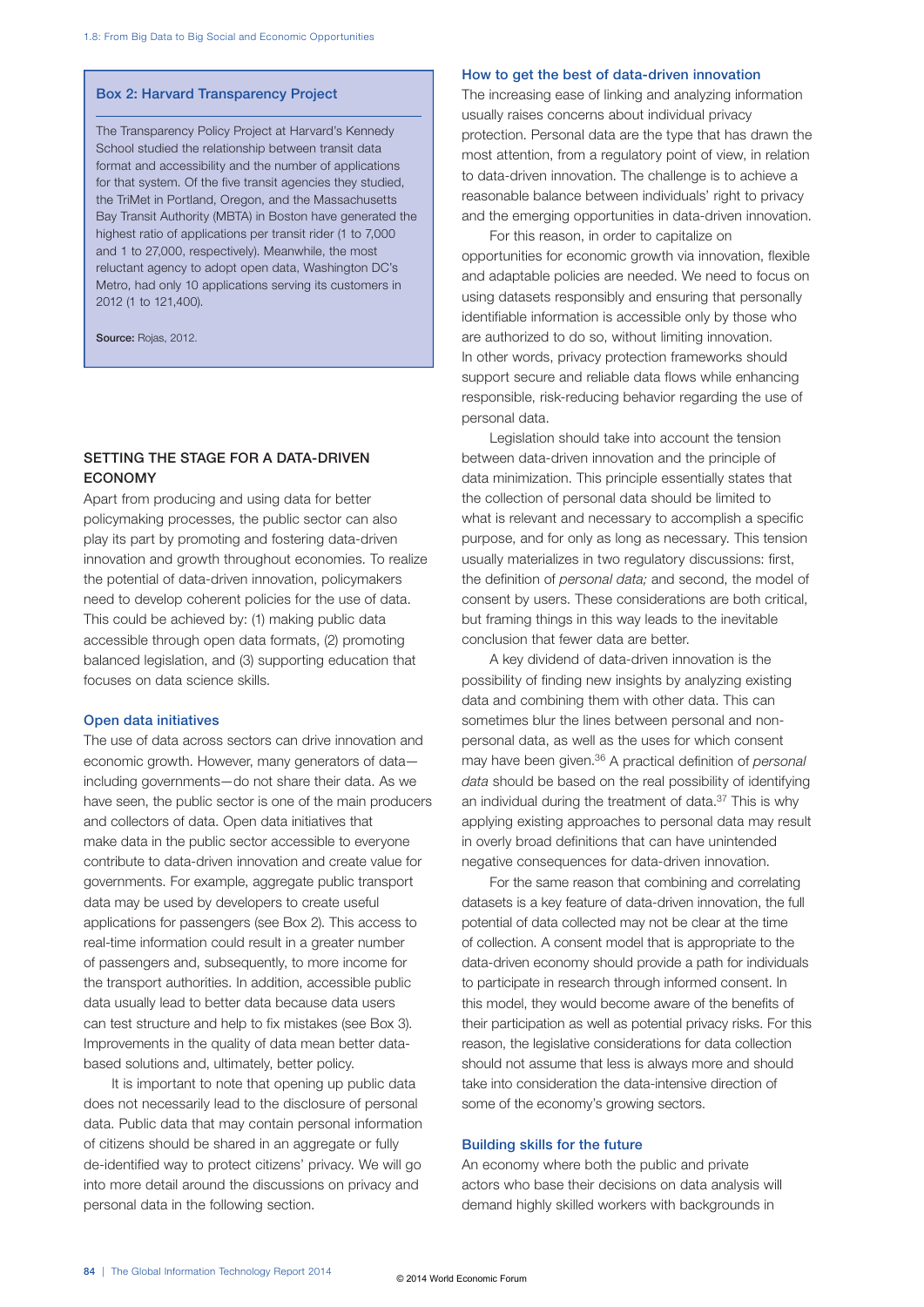#### Box 3: Can open data lead to better data?

Moscow's city government published about 170 datasets with geo coordinates at the Moscow opendata portal. After examining the data, Russian members of the OpenStreetMap community found many errors and mistakes, including wrong geo coordinates. After publishing their research, most of the issues were solved by Moscow state officials.

Clinicians from the Imperial College London, while reviewing open statistical data from the United Kingdom's National Health Service, found that records said that 20,000 male patients required midwifery services between 2009 and 2010. After this research was published, data systems were improved.

Source: Open Knowledge Foundation, 2013.

data analysis, information science, metadata and data visualization. The demand for engineers who specialize in technologies such as machine learning and natural language processing will also increase, and a gap between the supply and demand for these types of skills may hinder data-driven innovation's full potential. The United States itself will need up to 190,000 more workers with deep analytical expertise by 2018.38 This clear demand for skilled workers is further evidence of data-driven innovation's potential benefits for economies.

#### **CONCLUSION**

We have already begun to see the impact technology has had on the volume and speed at which data may be generated, analyzed, and put to use. Thirty years ago we needed an army of data-entry clerks to feed an information into a system; today, the information is already available in a machine-readable format. We carry devices with sensors that can provide incredible amounts of information in real time. Every day, the world adds petabytes of information into social networks and other Internet platforms.

Talking about this phenomenon as "big data," however, misses the true potential of data. Instead, we should focus our discussion on *data-driven innovation,* as this relates to the results and outcomes of data use—from generating innovative products and service to improving business and government efficiency. Many other examples provided earlier have shown that datadriven solutions have transformative social impact as well.

However, achieving the full potential of data-driven innovation demands challenging the outdated paradigms established in a significantly less data-intensive world. To achieve the maximum benefits from data-driven innovation, policymakers must take into account the possibility that regulation could preclude economic and societal benefits. Decisions that affect datadriven innovation are usually focused on the problems

of privacy and data protection, but fail to consider economic and social benefits that regulation could preclude. It is by looking at the big picture surrounding big data that we can create the right environment for data-driven innovation, and that the individuals, organizations, and economies that may benefit from it can thrive.

#### **NOTES**

- 1 Gray 2013.
- 2 The Economist 2013a.
- 3 Mayer-Schonberger and Cukier 2013.
- 4 OECD 2013.
- 5 IBM 2013.
- 6 Manyika et al. 2011.
- 7 The Old Farmer's Almanac, no date, "History of the Farmer's Almanac."
- 8 Platzman 1979.
- 9 Hemerly 2013.
- 10 Manyika et al. 2011.
- 11 OECD 2013.
- 12 According to Hilbert (2013, p. 4), "the crux of the 'Big Data' paradigm is actually not the increasingly large amount of data itself, but its analysis for intelligent decision-making."
- 13 Hemerly 2013.
- 14 SIIA 2013.
- 15 Burke 2012.
- 16 McCormick University 2012. See also Chen 2013.
- 17 Sims 2011.
- 18 See www.flightcaster.com.
- 19 United Nations 2012.
- 20 Tapscott and Williams 2007.
- 21 Pélissié du Rausas et al. 2011.
- 22 Mandel 2012, p. 1.
- 23 A collection of studies that quantify the contribution of the Internet to GDP is available at www.valueoftheweb.com.
- 24 The Economist 2013b.
- 25 The Economist 2011.
- 26 Dugas et al. 2013.
- 27 Lu et al. 2012.
- 28 Talbot 2013.
- 29 Brynjolfsson et al. 2011.
- 30 Cacciola and Gibbons 2012.
- 31 Manyika et al. 2011.
- 32 Esty and Rushing 2007.
- 33 Rojas 2012.
- 34 Esty and Rushing 2007.
- 35 Manyika et al. 2011.
- 36 Hemerly 2013.
- 37 For example, an IP address, by itself, cannot be linked to nor identify an individual, because it identifies only a device connected to a network.
- 38 Manyika et al. 2011.